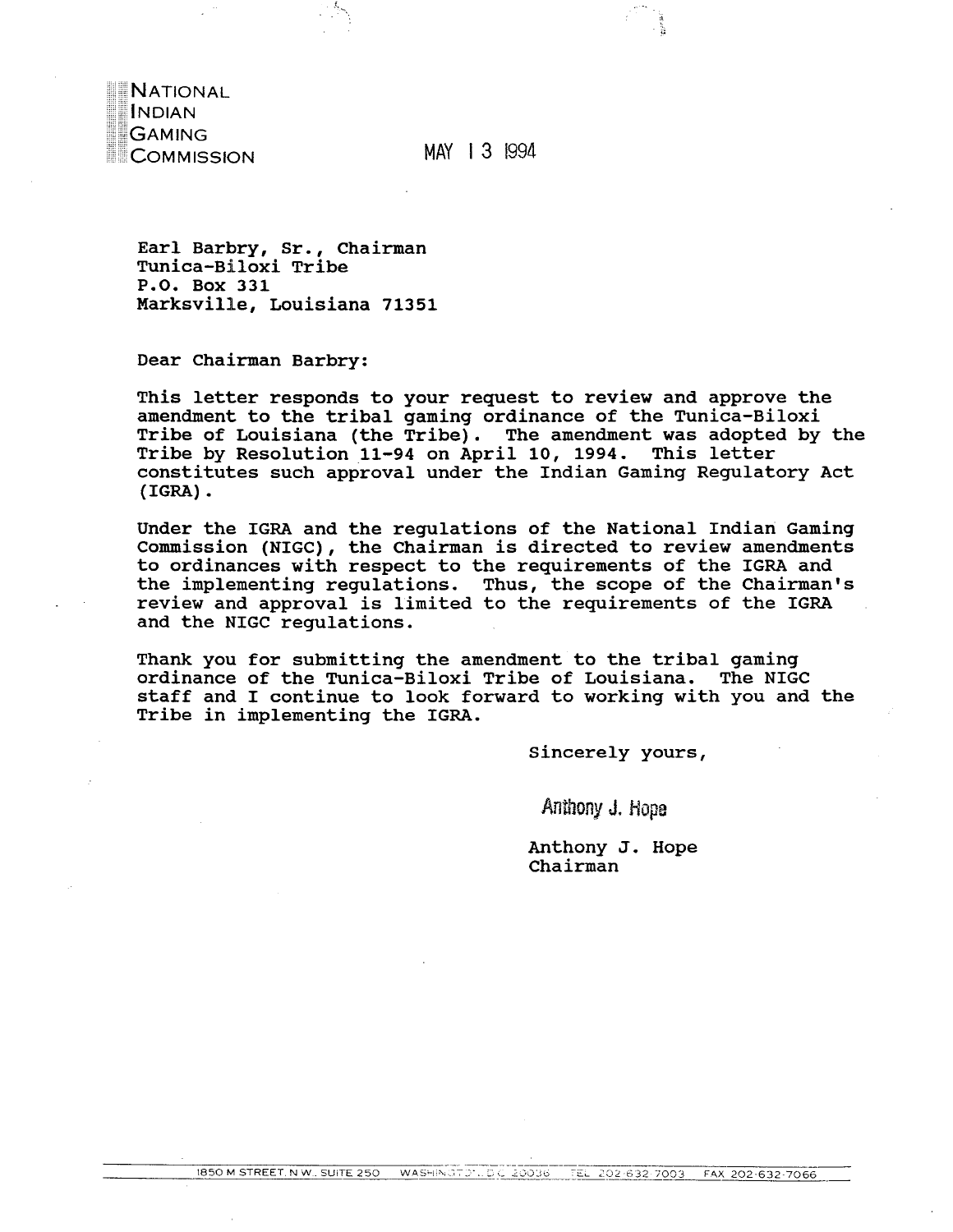## **.~.UNICA-BILOXI 11W LANS OF LO ~ LANA RESOLUTION \*11-94**

## **<sup>A</sup> RESOLUTION TO ~ND THE TtJNICA-BILOXI GAMING CODES ORDINANCE.**

**WHEREAS, the TunicaBiloxi Tribe is <sup>a</sup> sovereign Indian Nation, and by Article IX of its Charter of October 26, 1974, has constituted the Tribal Council to be its governing body; and**

**WHEREAS, by Article XIII of the Charter, the Tribal Council is empowered to manage and supervise the economic development of the Tribe, its members and their families; and**

**WHEREAS, pursuant to the Indian Gaming Regulatory Act of 1988, the Tribal Council has entered into a contract with Grand Casinos, Inc., of Minnesota, and has further made <sup>a</sup> compact with the State of Louisiana to provide for the economic well-being of the Tribe by casino gambling; and**

**WHEREAS, by Section 11 of the Indian Gaming Act, 25 U.S.C. 2710, the Tribal Council is required to adopt <sup>a</sup> gaming ordinance, to be approved by the Chairman of the National Indian Gaming Commission; and**

**WHEREAS, the Tunica-Biloxi Tribal Council has enacted the Tunica Biloxi Gaming Code, in obedience to the requirement of Section <sup>11</sup> of the Indian Gaming Regulatory Act; and**

**WHEREAS, the definition for primary management official was omitted; and**

**WHEREAS, its inclusion is <sup>a</sup> requirement of the Indian Gaming Regulatory Act; now therefore be it**

**RESOLVED, that the following definition be incorporated into the Tunica-Biloxi Gaming ordinance as follows:**

- **2. Primary Management Official:**
	- **(A) The person having Management Responsibility for <sup>a</sup> Management Contract.**
	- **(B) Any person who has authority;**
		- **(1) To hire and fire employees, or**
		- **(2) To set up working policy for the Gaming Operation, or**
	- **(C) The chief financial officer or other person who has financial management responsibility.**